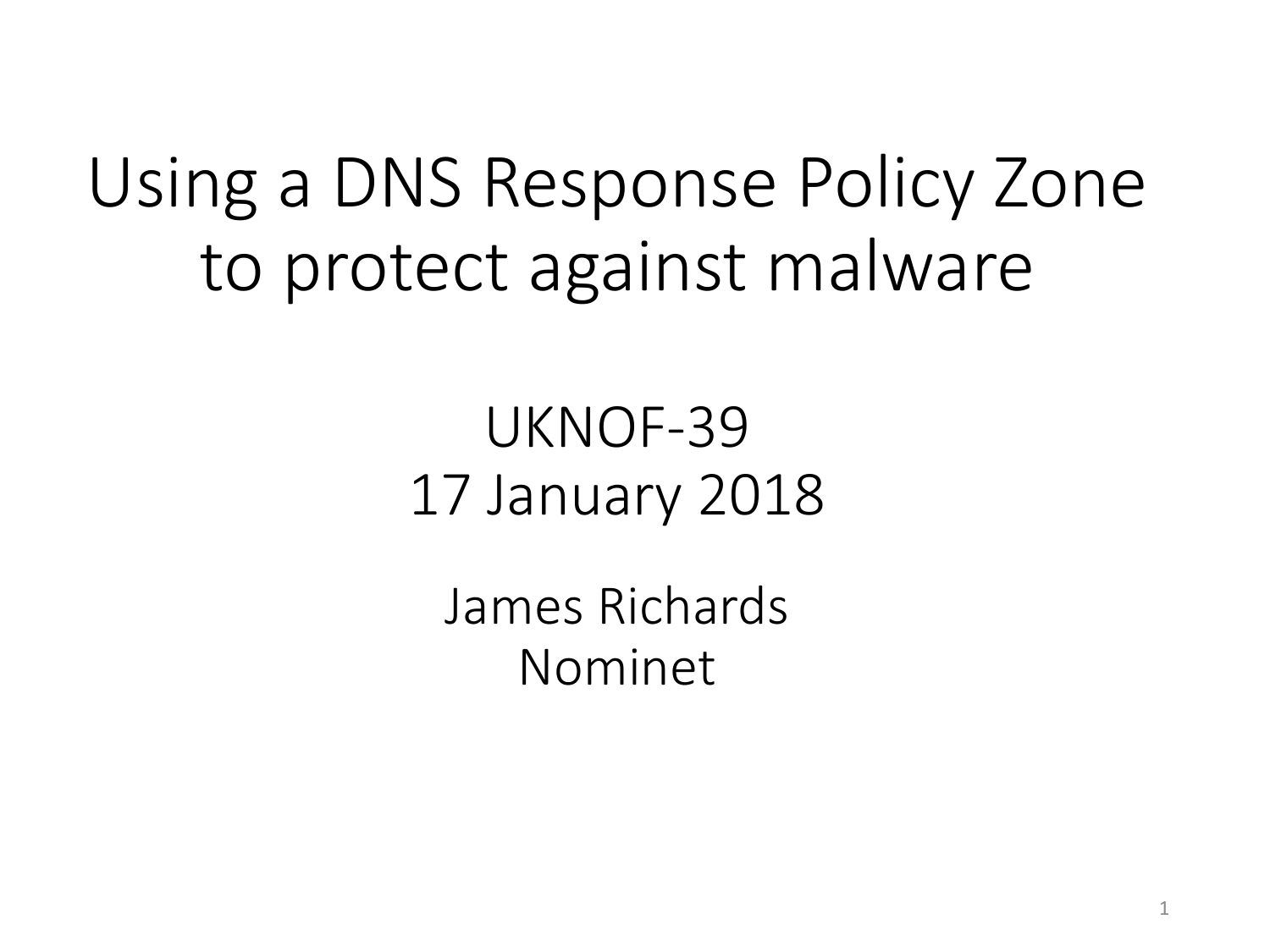**RPZ Basics** 

**Blocking and Whitelisting** 

Monitoring and Analysis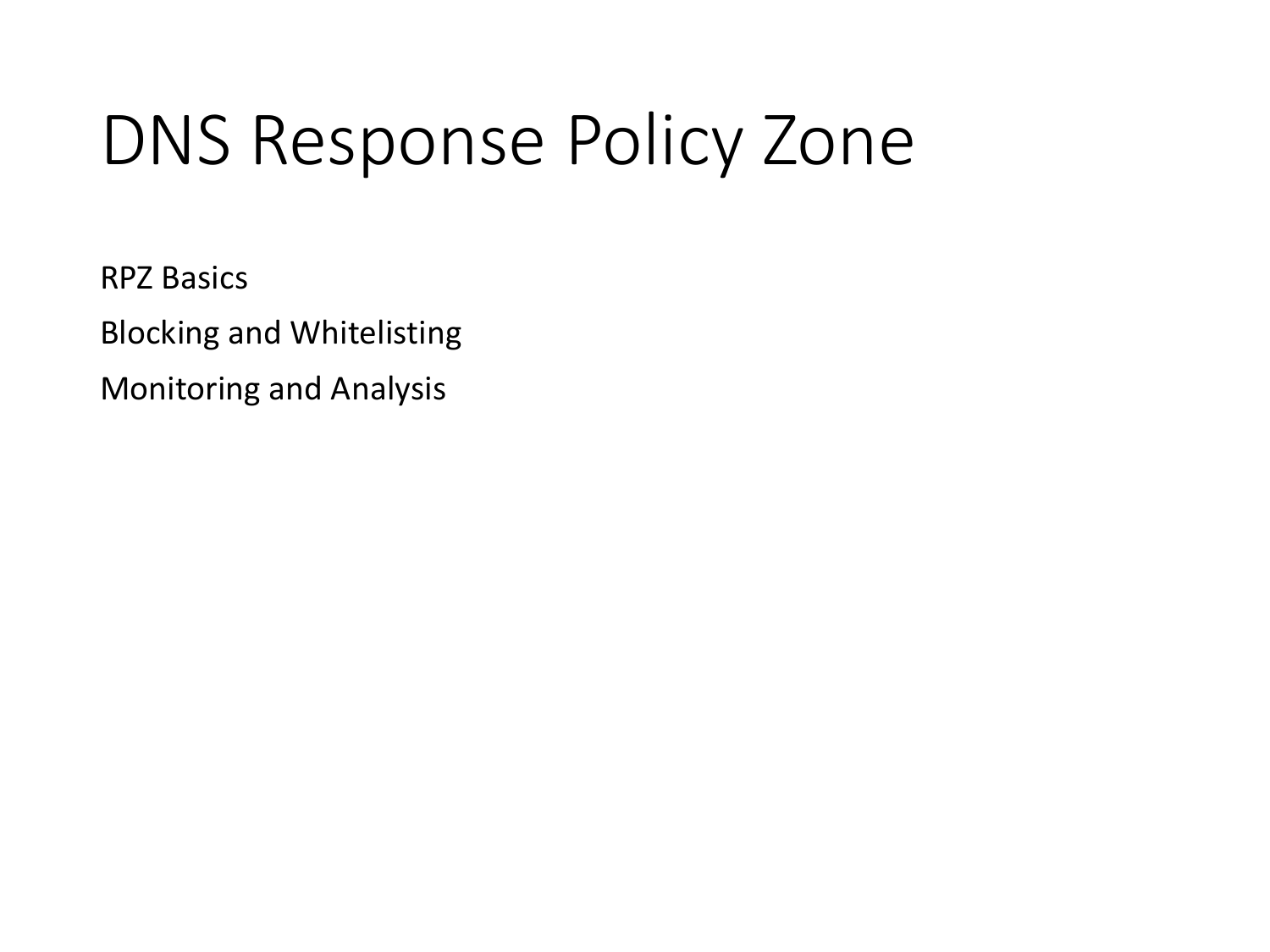# RPZ Basics

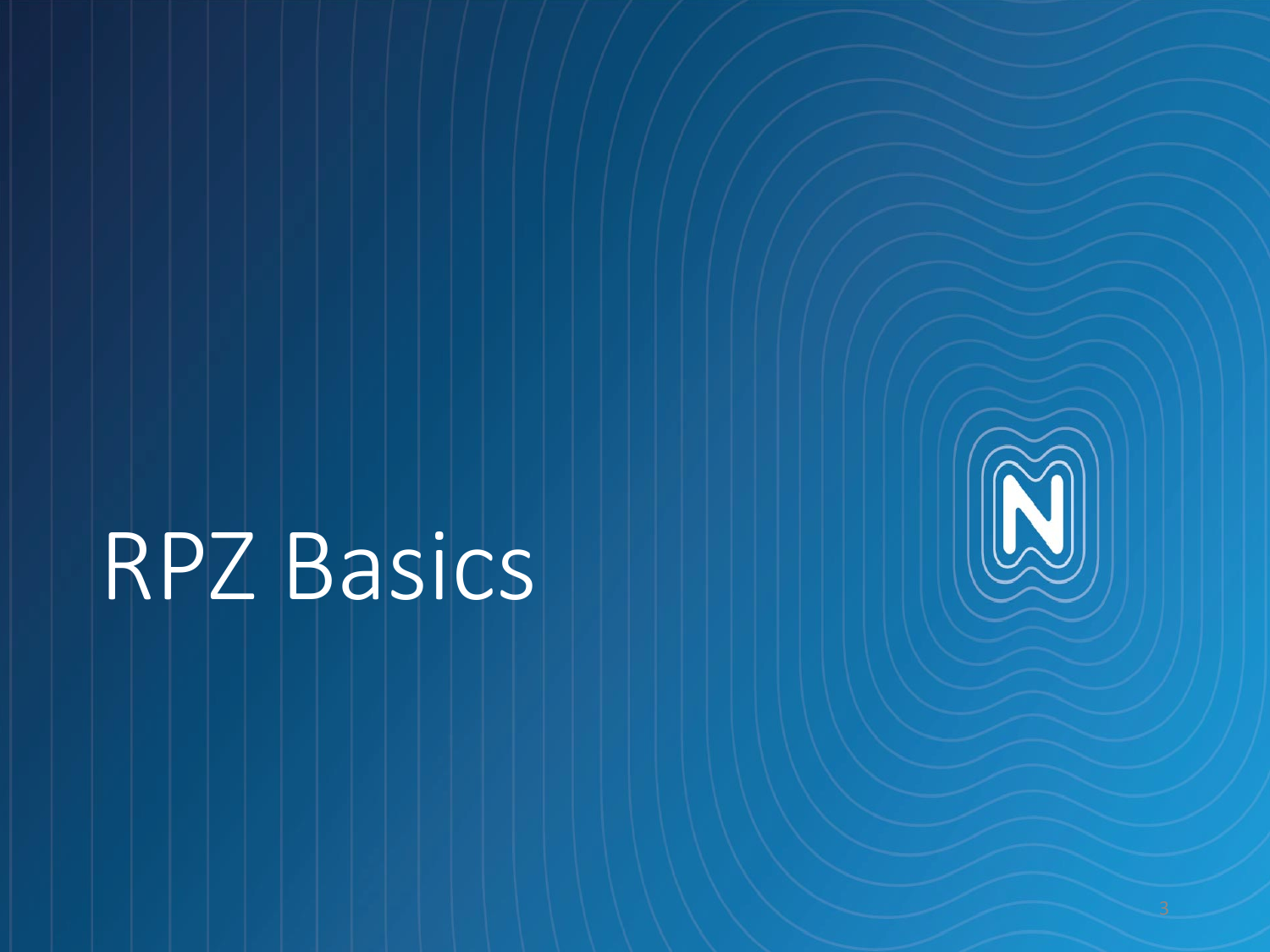Resolver .uk nominet.uk **Client** Allows policy to be applied to DNS queries Recursive resolver (normally) Allows the 'bad' to be blocked Open and vendor neutral specification IETF Draft\*

\*https://tools.ietf.org/html/draft-ietf-dnsop-dns-rpz-00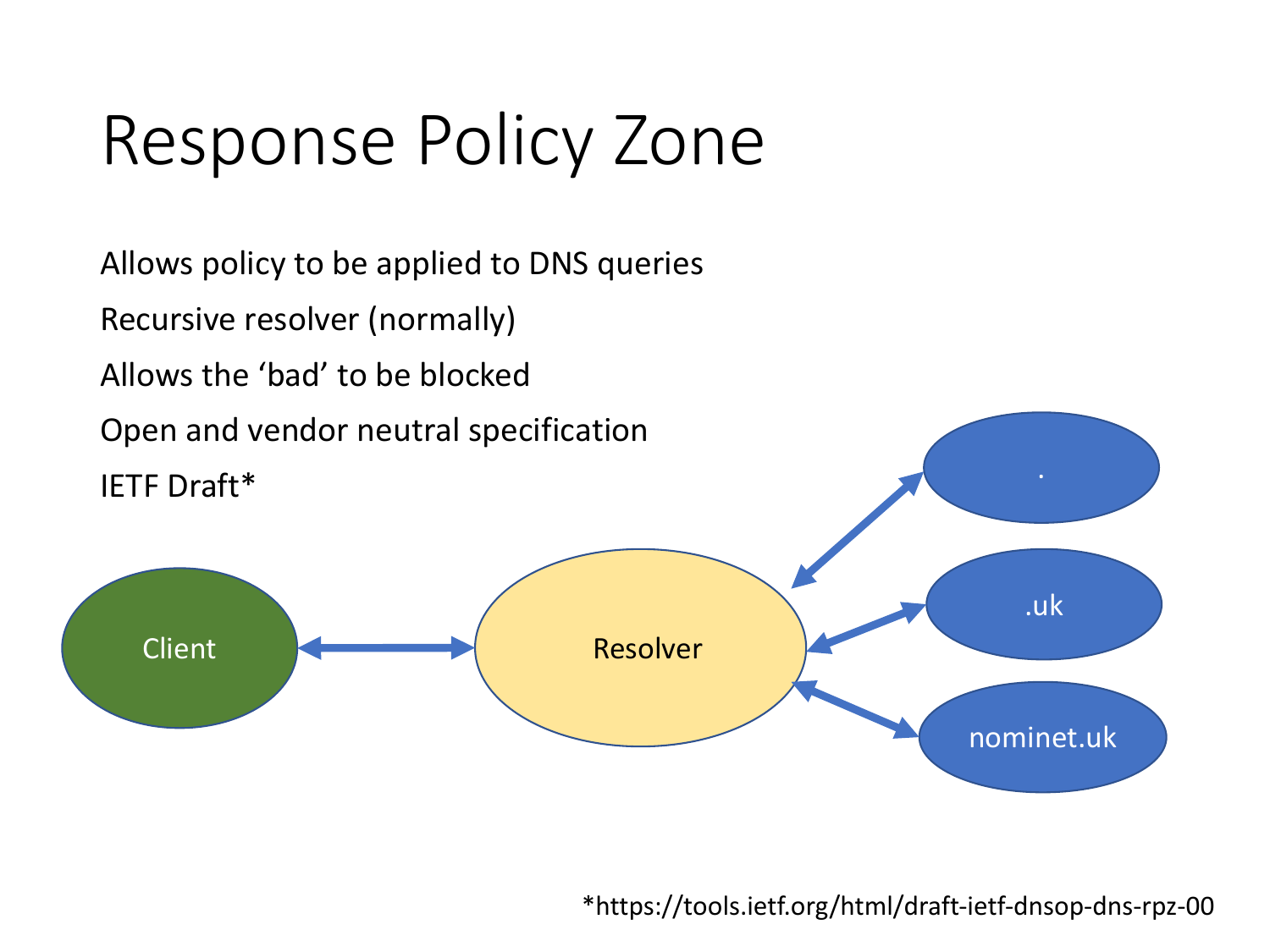Resolver .uk nominet.uk Client RPZ Allows policy to be applied to DNS queries Recursive resolver (normally) Allows the 'bad' to be blocked Open and vendor neutral specification IETF Draft\* 'db.myrpz' zone: nominet.uk IN A 127.0.0.7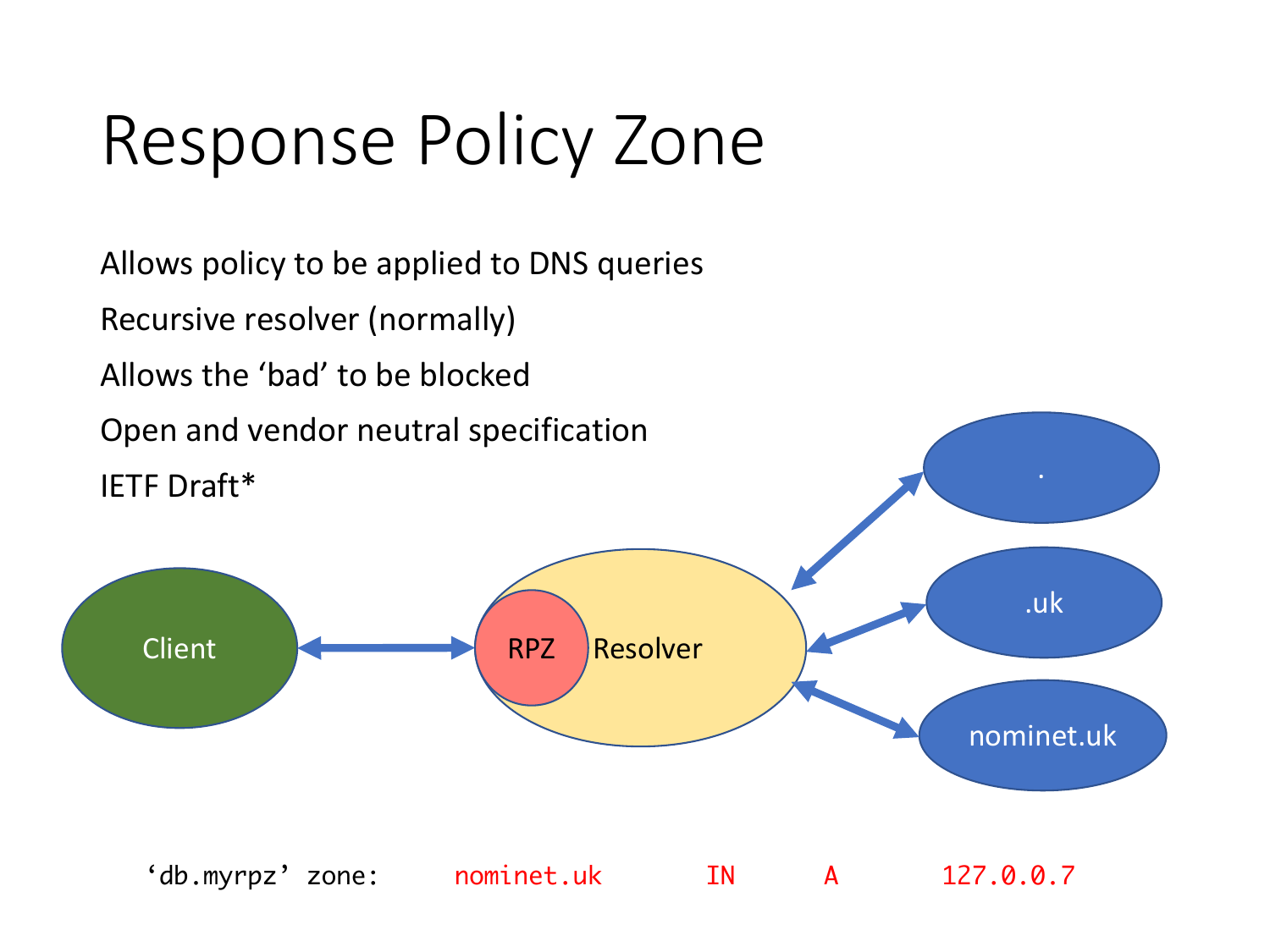#### Standard recursive DNS:

...

| james\$ dig nominet.uk |     |           |   |              |
|------------------------|-----|-----------|---|--------------|
|                        |     |           |   |              |
| ;; QUESTION SECTION:   |     |           |   |              |
| ; nominet.uk.          |     | ΙN        | A |              |
| ;; ANSWER SECTION:     |     |           |   |              |
| nominet.uk.            | 300 | <b>IN</b> | A | 104.20.15.61 |
| nominet.uk.            | 300 | <b>IN</b> | A | 104.20.14.61 |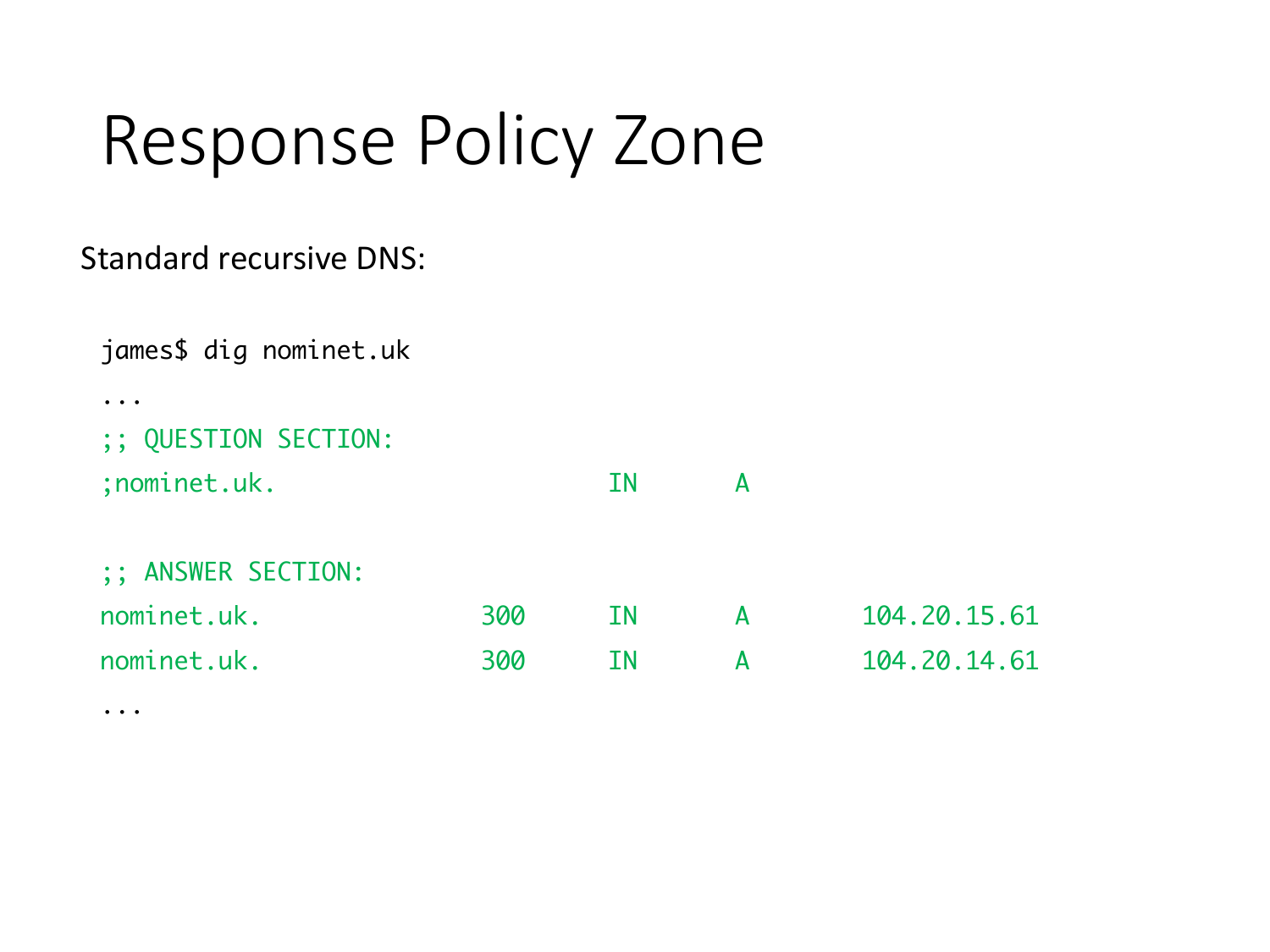#### Resolver with RPZ turned on:

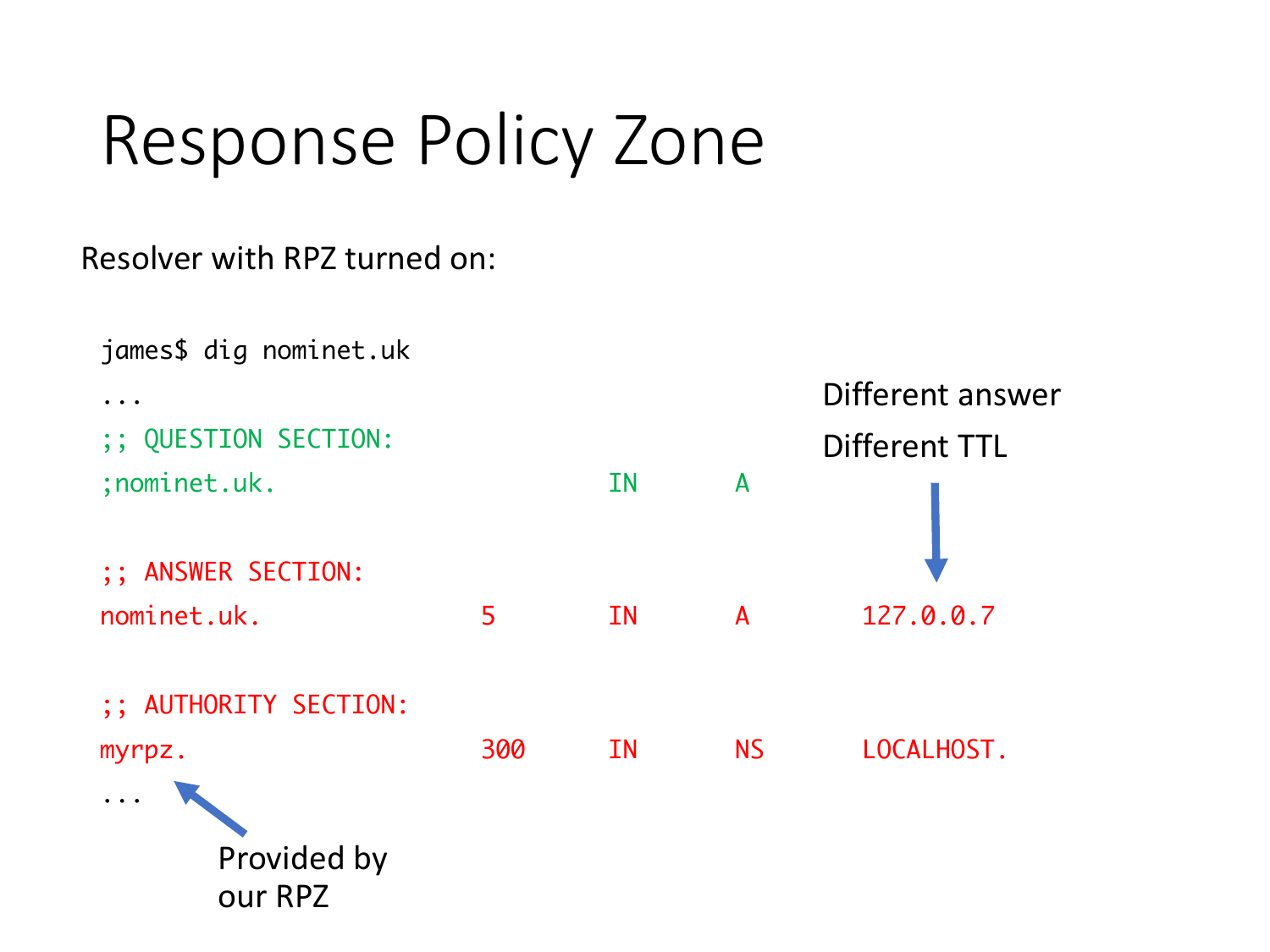## Configuring an RPZ

RPZ can be triggered by:

- [A] Client IP Address
- [B] Query Name
- [C] Response IP Address
- 
- 

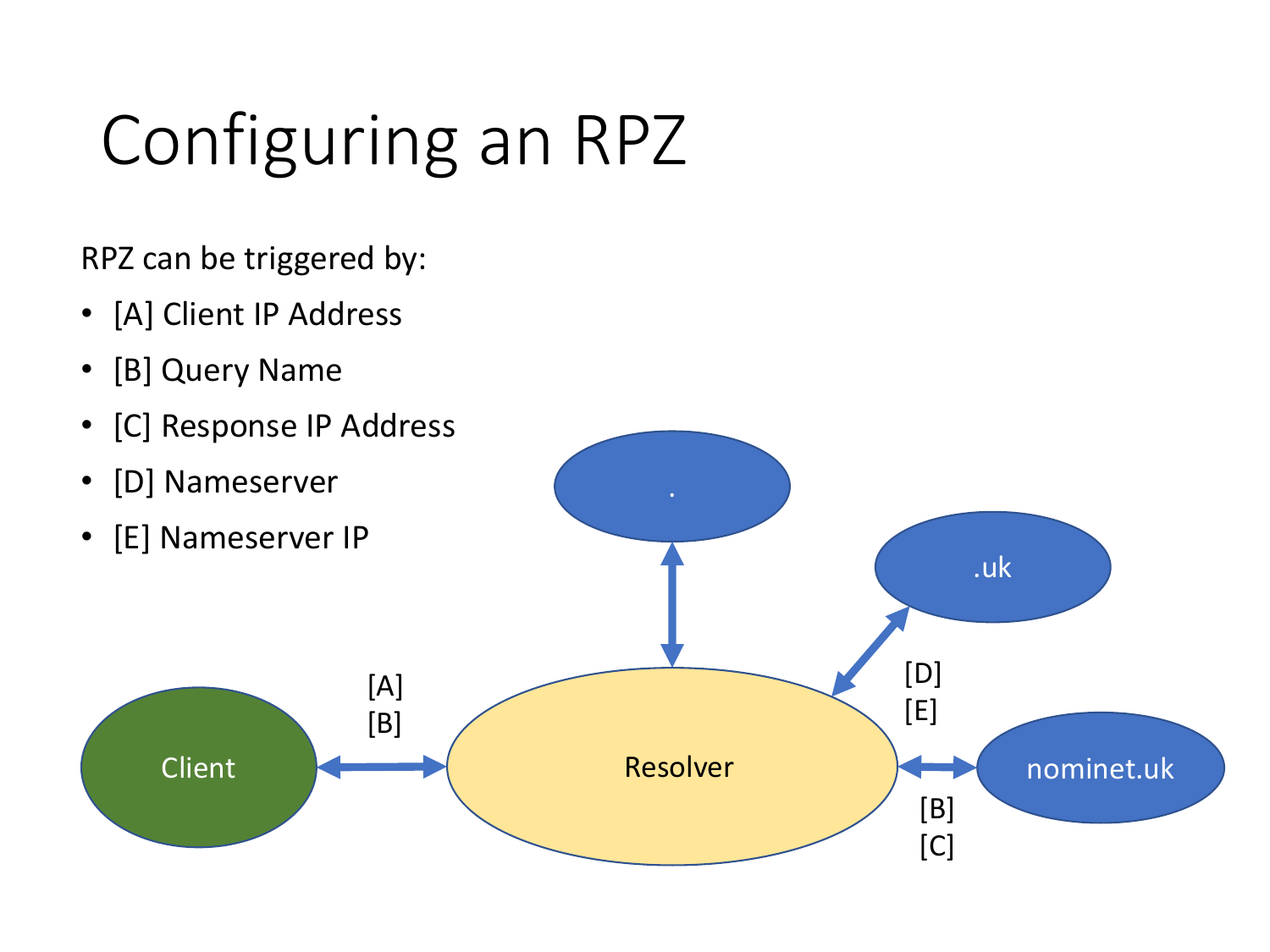## Configuring an RPZ

Actions that can be taken:

• Local Data RPZ specified resource record (UKPDNS - Block Page IP)

- NXDOMAIN Respond with NonExistent Domain (Perhaps 'best' option...?)
- DROP Timeout
- NODATA Empty answer
- TCP-ONLY Try again over TCP
- PASSTHRU <logging>

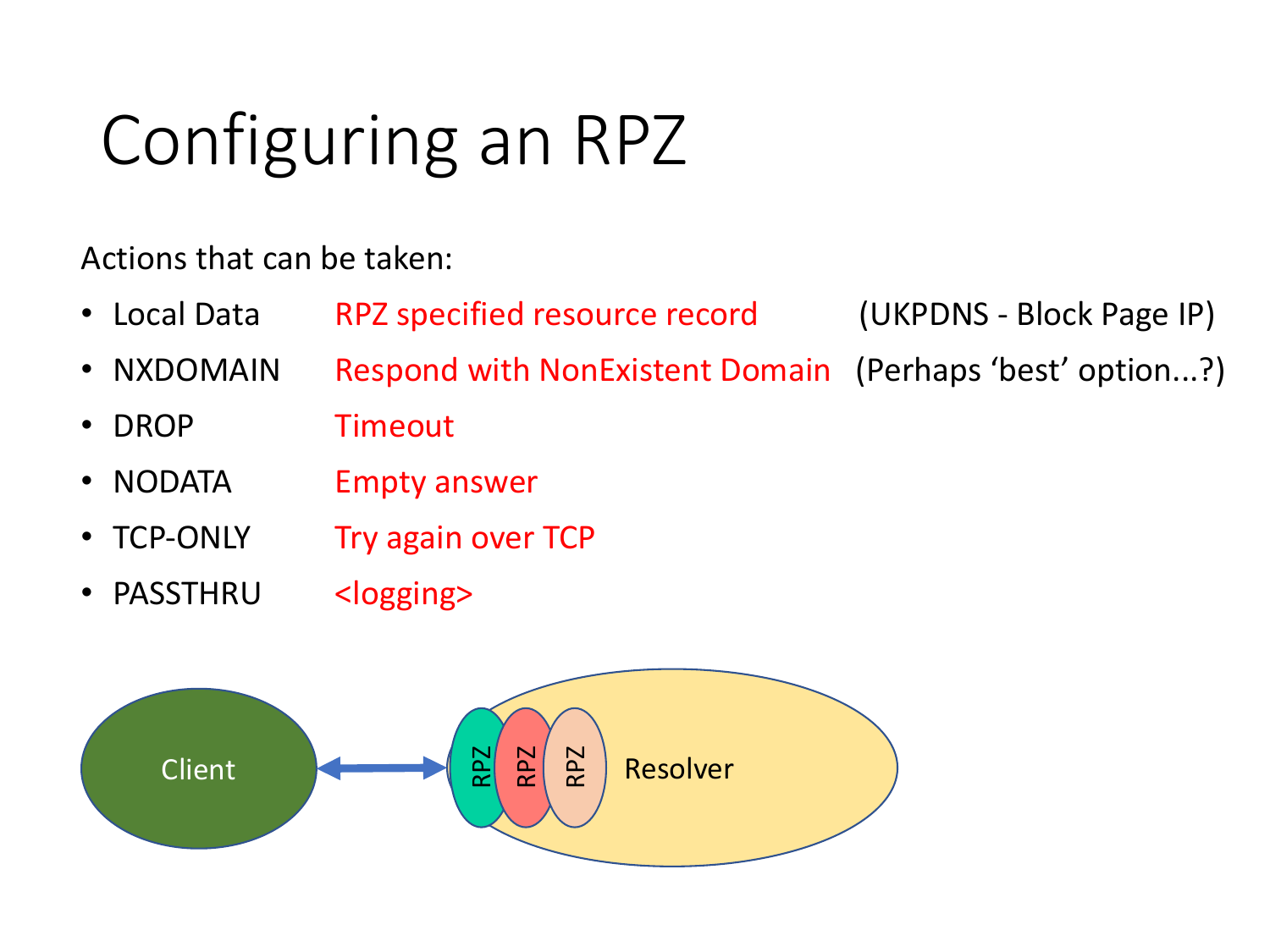Blocking and Whitelisting

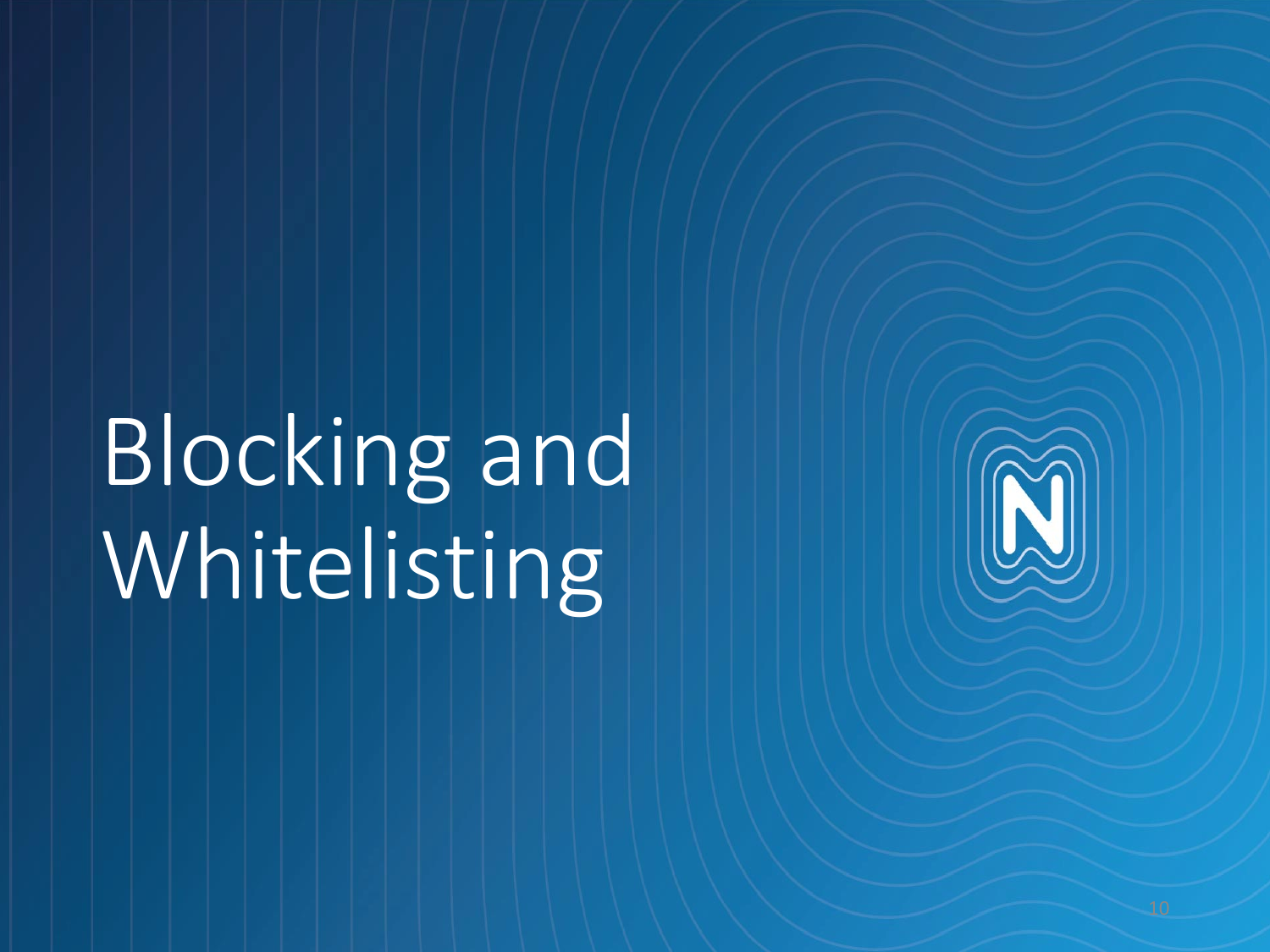### Types of Security Threat

Imitating a known site

Compromised content (e.g. JavaScript, etc)

Exploit Kit Servers

Command and Control (C2) including Domain Generating Algorithms (DGAs) ofdhiydrrttpblp[.]com puciftnfkplcbhp[.]net bowjjxxnhkyvygk[.]biz

*roomthirteen.net* ('suppobox') <sup>1</sup> *airbus.com* ('virut') <sup>2</sup>



[2] DGArchive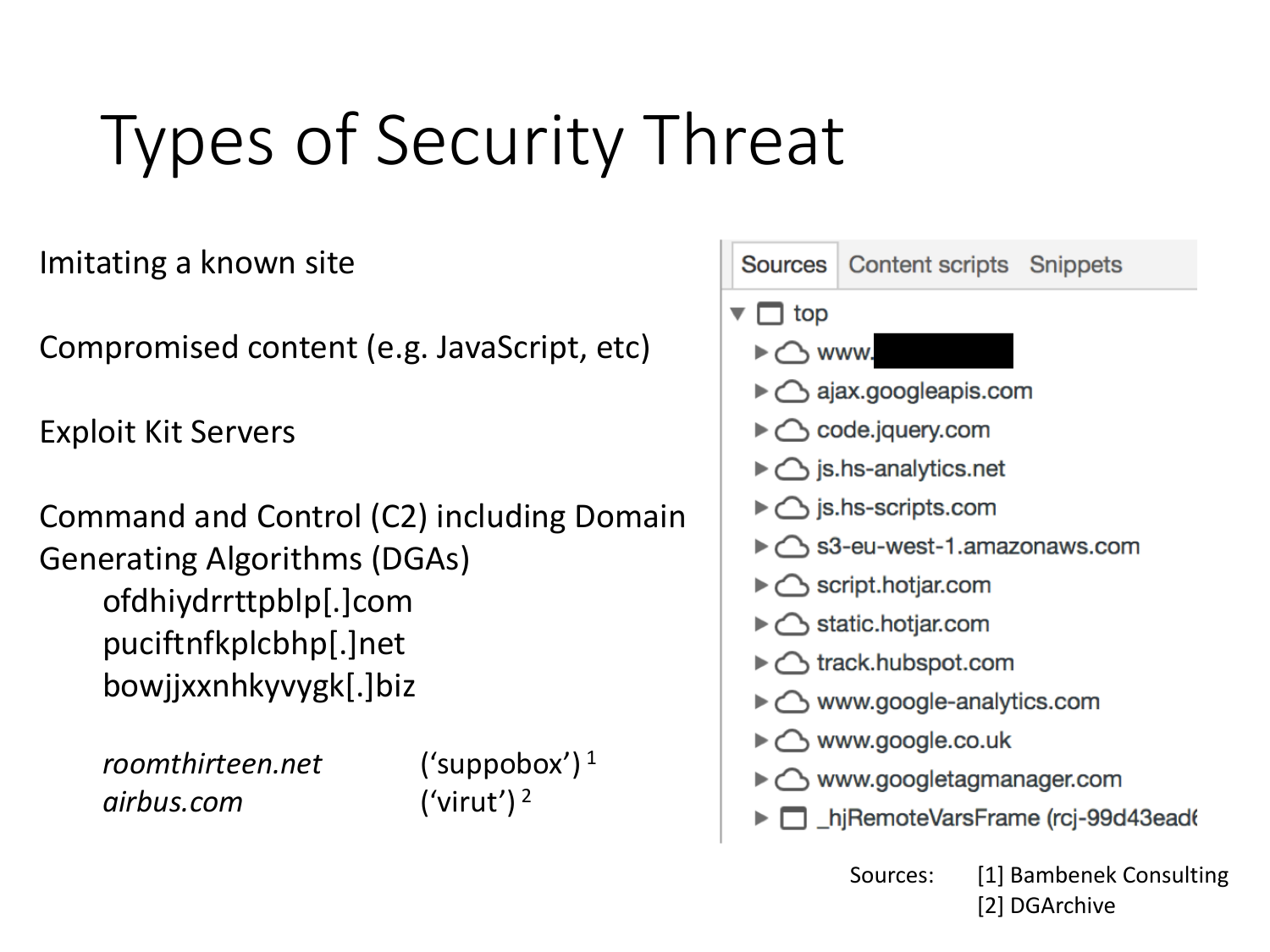#### Security Feeds

#### UKPDNS uses both commercial and open source intelligence feeds

List of feeds on dnsrpz.info:

| <b>Provider</b>         | <b>Service</b>                                                             |
|-------------------------|----------------------------------------------------------------------------|
| <b>DissectCyber</b>     | rpzone.us                                                                  |
| <b>FarsightSecurity</b> | <b>Newly Observed Domains and example</b>                                  |
| <b>InfoBlox</b>         | <b>DNS firewall</b>                                                        |
| <b>SpamHaus</b>         | Several of their popular blocklists are available via RPZ. Article Pricing |
| <b>SURBL</b>            | <b>Data Feed</b>                                                           |
| <b>SWITCH</b>           | <b>SWITCH DNS Firewall</b>                                                 |
| <b>ThreatStop</b>       | DNS firewall and announcement                                              |

#### Test the feed in PASSTHRU mode

There is variety in the types of malware each feed protects against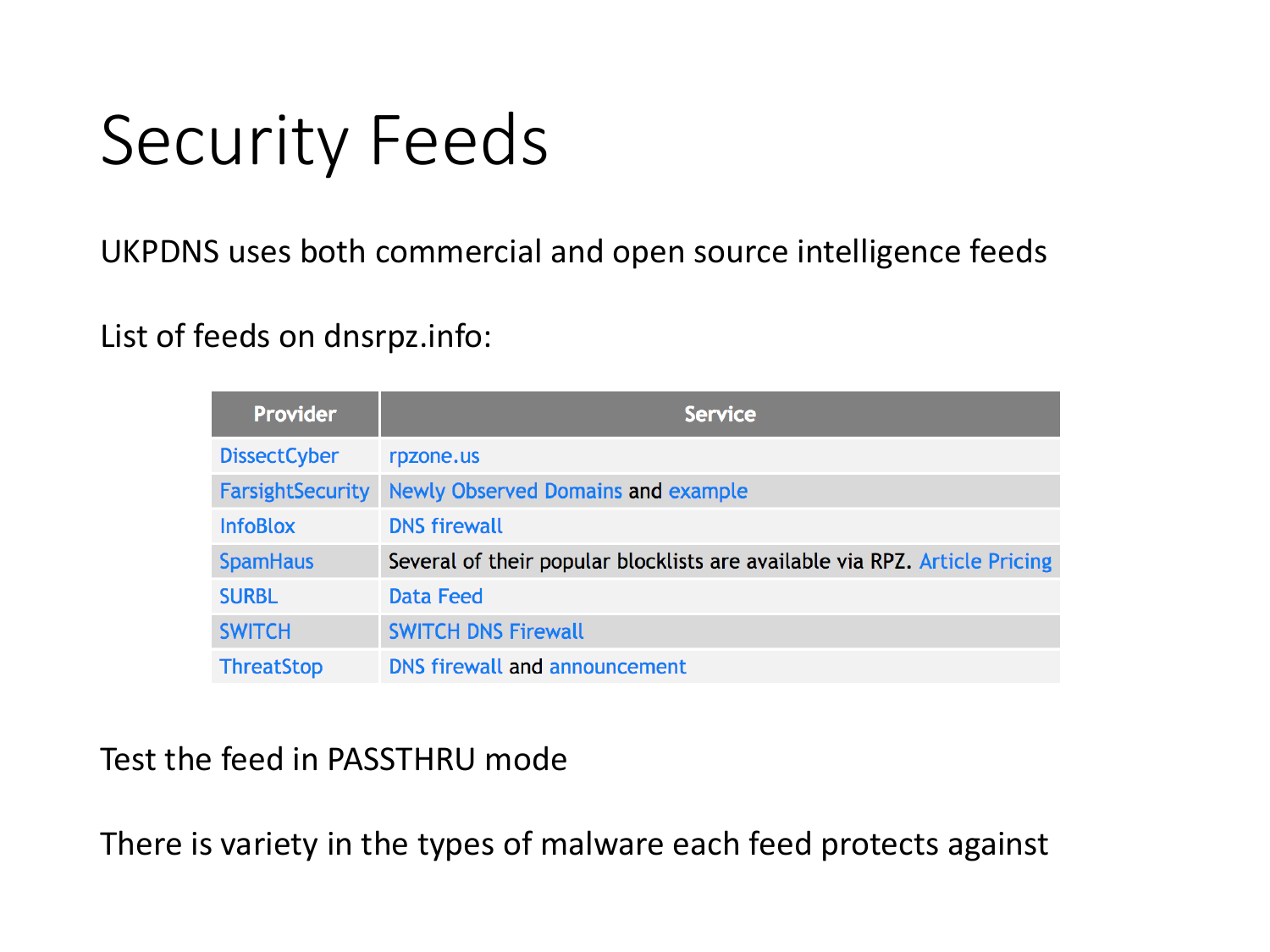## Whitelisting

Consider whitelisting:

- Critical Organisational Internal Domains
- Critical Content Distribution Networks
- Internet Hosted Apps
- Updates and Internet Infrastructure
- Specific Network Ranges
- Search Engines

Top Domains

- Alexa Top Domains
- **Majestic Million**
- and others

Be careful. "Bad" domains still appear on these lists!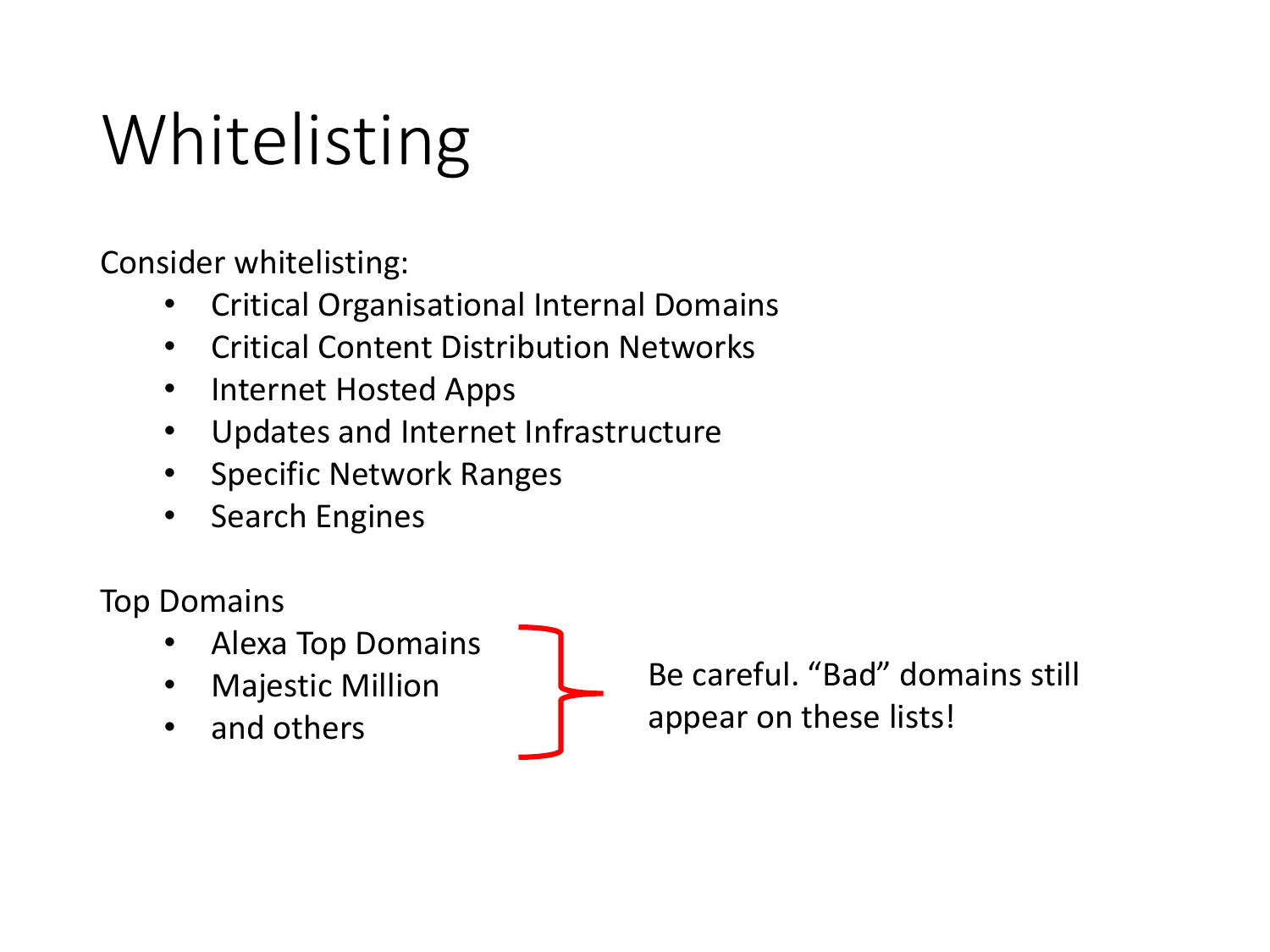## Monitoring and Analysis

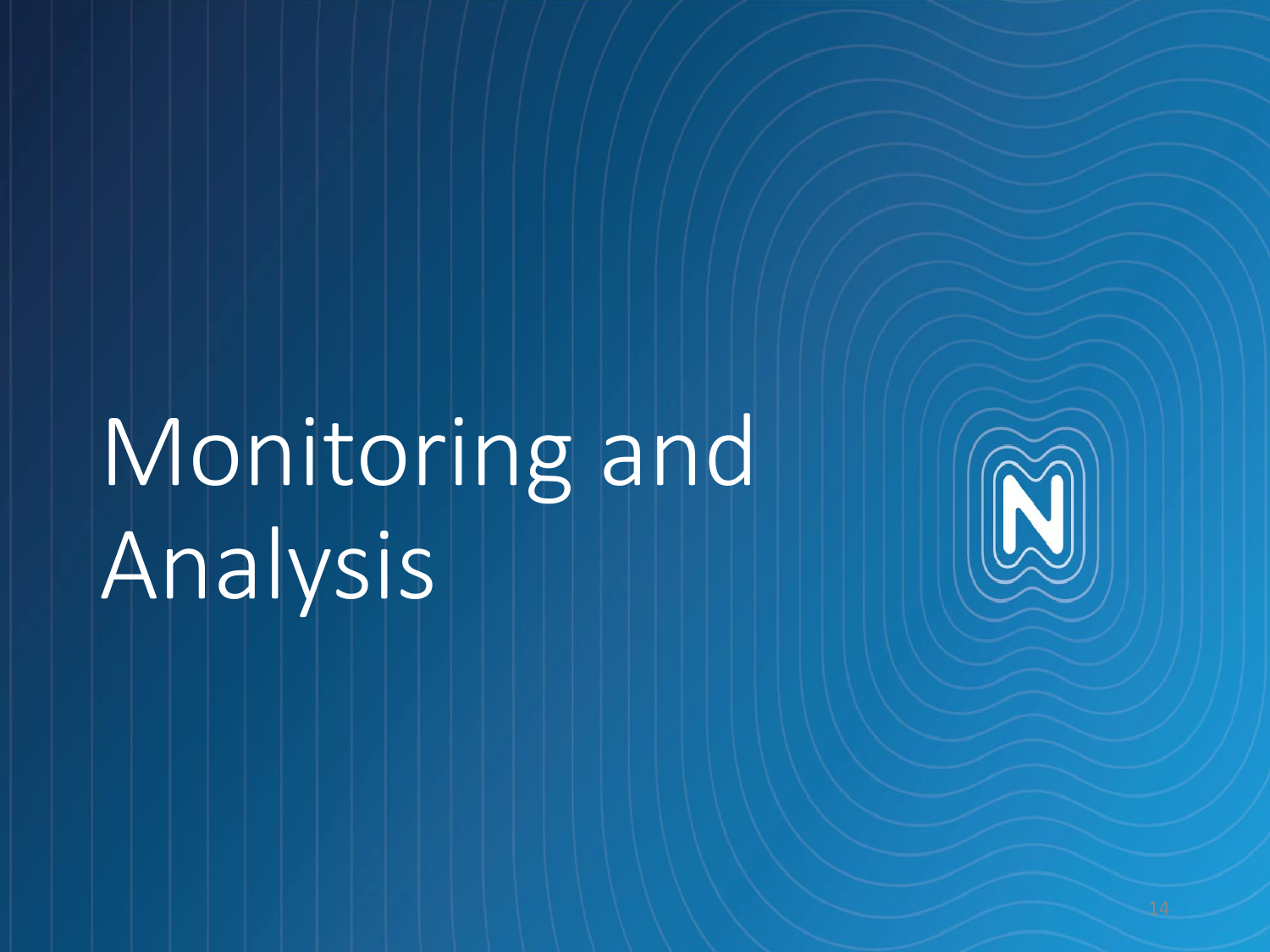#### Monitoring and Analysis

May require additional monitoring, e.g. qtype

- IPv4 host  $= 1$  DNS query (A)
- IPv6 host  $= 2$  DNS queries (A, AAAA)

What effect does the RPZ have on cached queries?

- Standard Response TTL = minutes / hours / days
- Blocked Response TTL = seconds

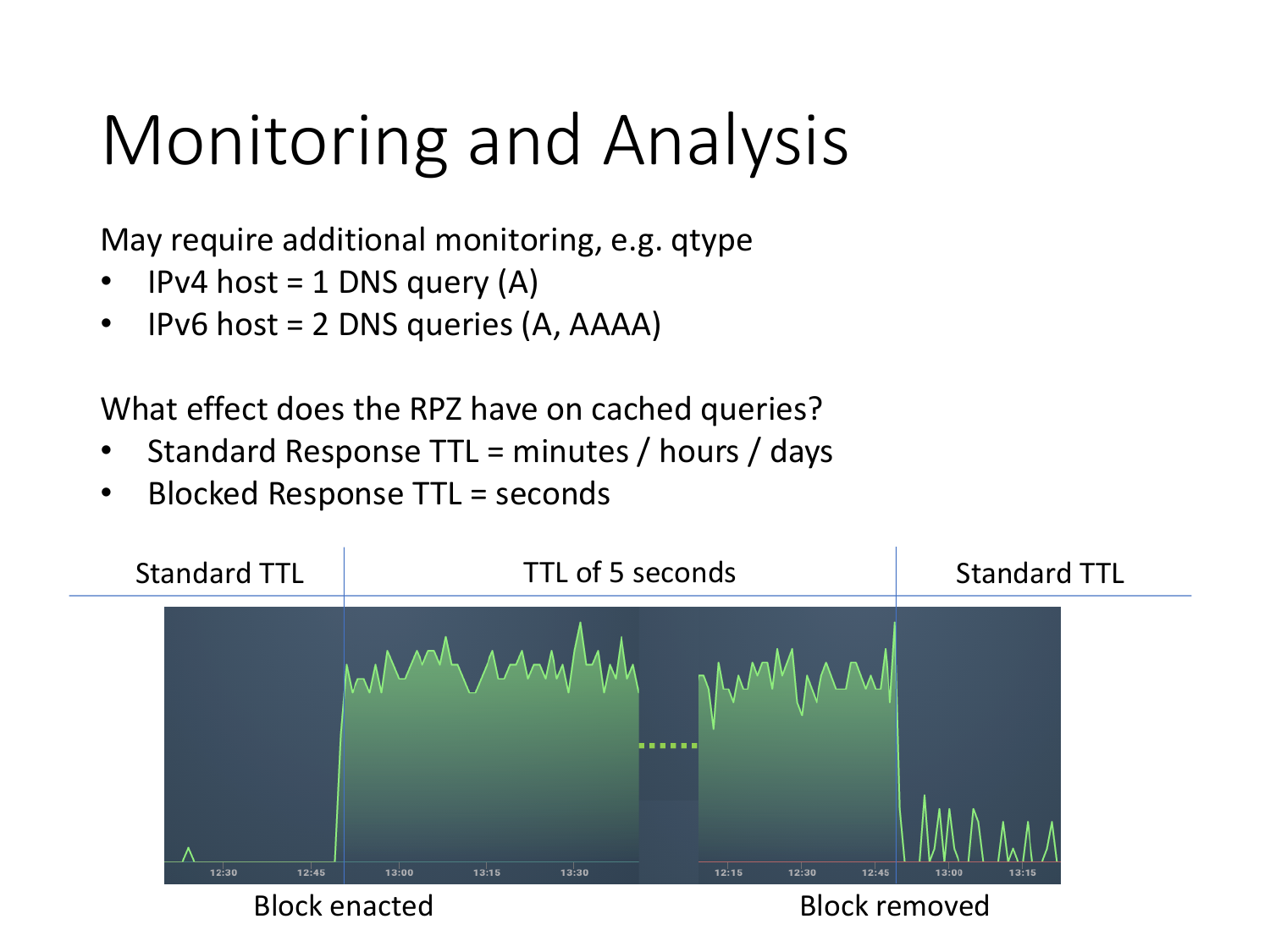#### Monitoring and Analysis

Unique Blocked Queries per query name, IP, etc.

Unique Blocked Queries per source IP or network

Blocks per intelligence feed source and threat type (C2, exploit kit, cryptominers, etc)

Blocks per registered domain: publicsuffix.org

www.example.uk exampleluk example.co.uk example <dynamic-dns-provider>.net